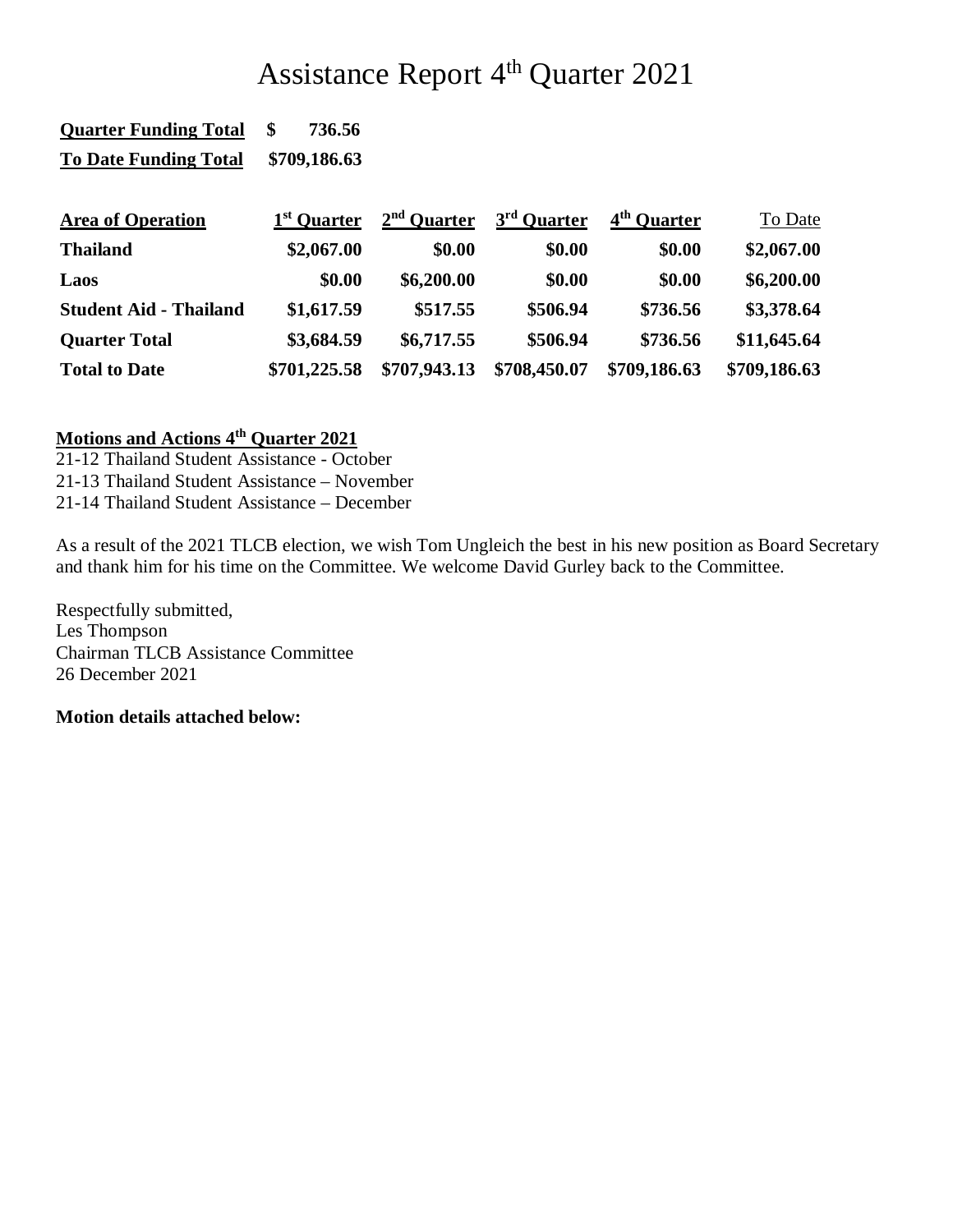Motion 21-12 Student Assistance Program - October Estimated Amount =  $$245.00$ Actual Amount  $= $245.01$ 

For Satawat Sri-in, I make the following motion: Move that 8,000 baht be approved for our continuing student assistance for October 2021.

College/University Students @ 2,000thb/month

1) Darart Promarrak 5th Year MCU

2) Thamonwan Thungnatha 5th Year NPU

3) Matchima Khanda 4th Year Sakon Nakhon Rajabhat U (Mathmatics Teaching)

4) Sawini Manaonok 3rd Year UBU

Total: 8,000thb Exchange Rate on 25 September 2021 is 33.5 THB per 1 USD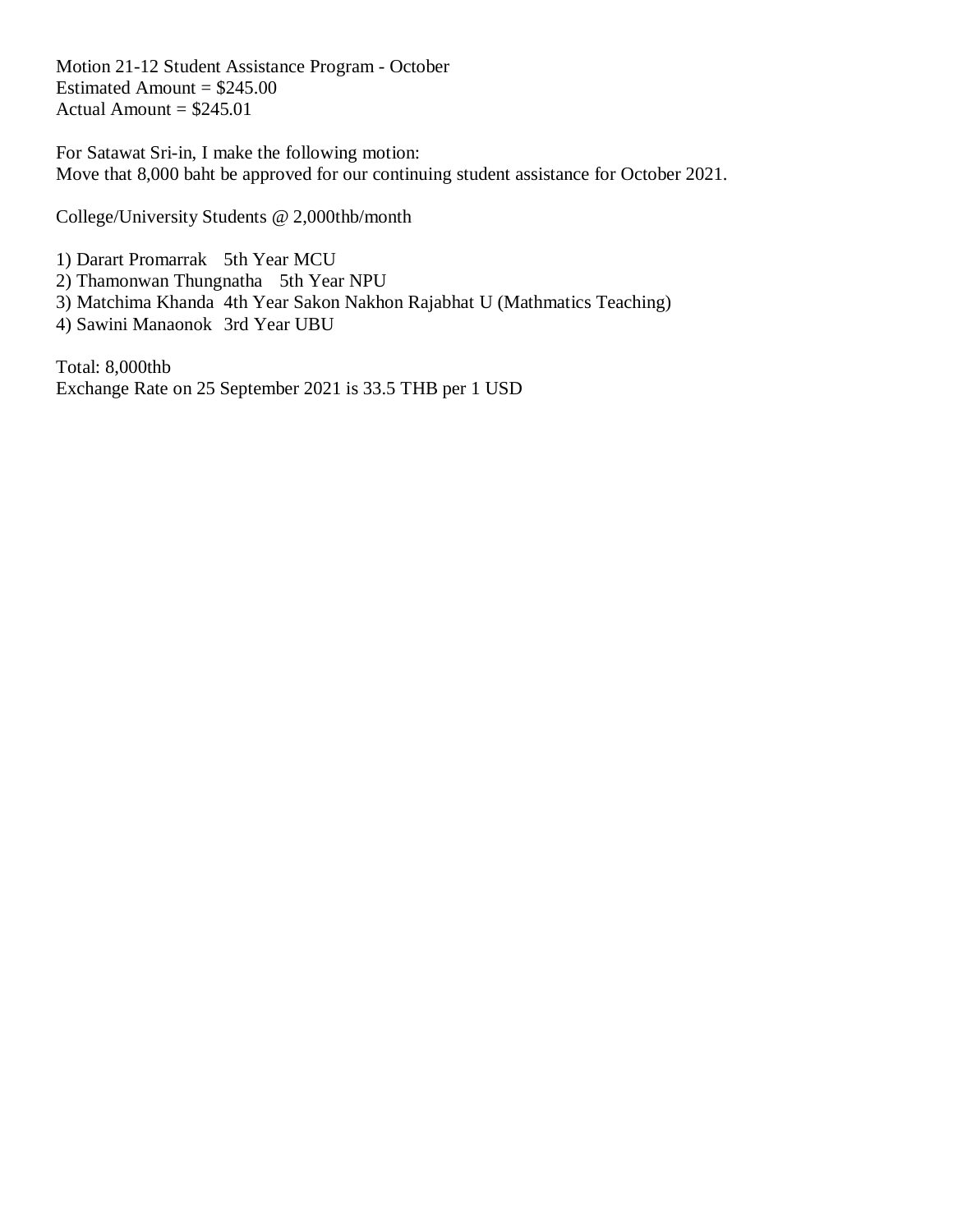Motion 21-13 Student Assistance Program - November Estimated Amount =  $$245.00$ Actual Amount  $= $248.19$ 

For Satawat Sri-in, I make the following motion: Move that 8,000 baht be approved for our continuing student assistance for November 2021.

College/University Students @ 2,000thb/month

1) Darart Promarrak 5th Year MCU

2) Thamonwan Thungnatha 5th Year NPU

3) Matchima Khanda 4th Year Sakon Nakhon Rajabhat U (Mathmatics Teaching)

4) Sawini Manaonok 3rd Year UBU

Total: 8,000thb Exchange Rate on 25 October 2021 is 33.1 THB per 1 USD